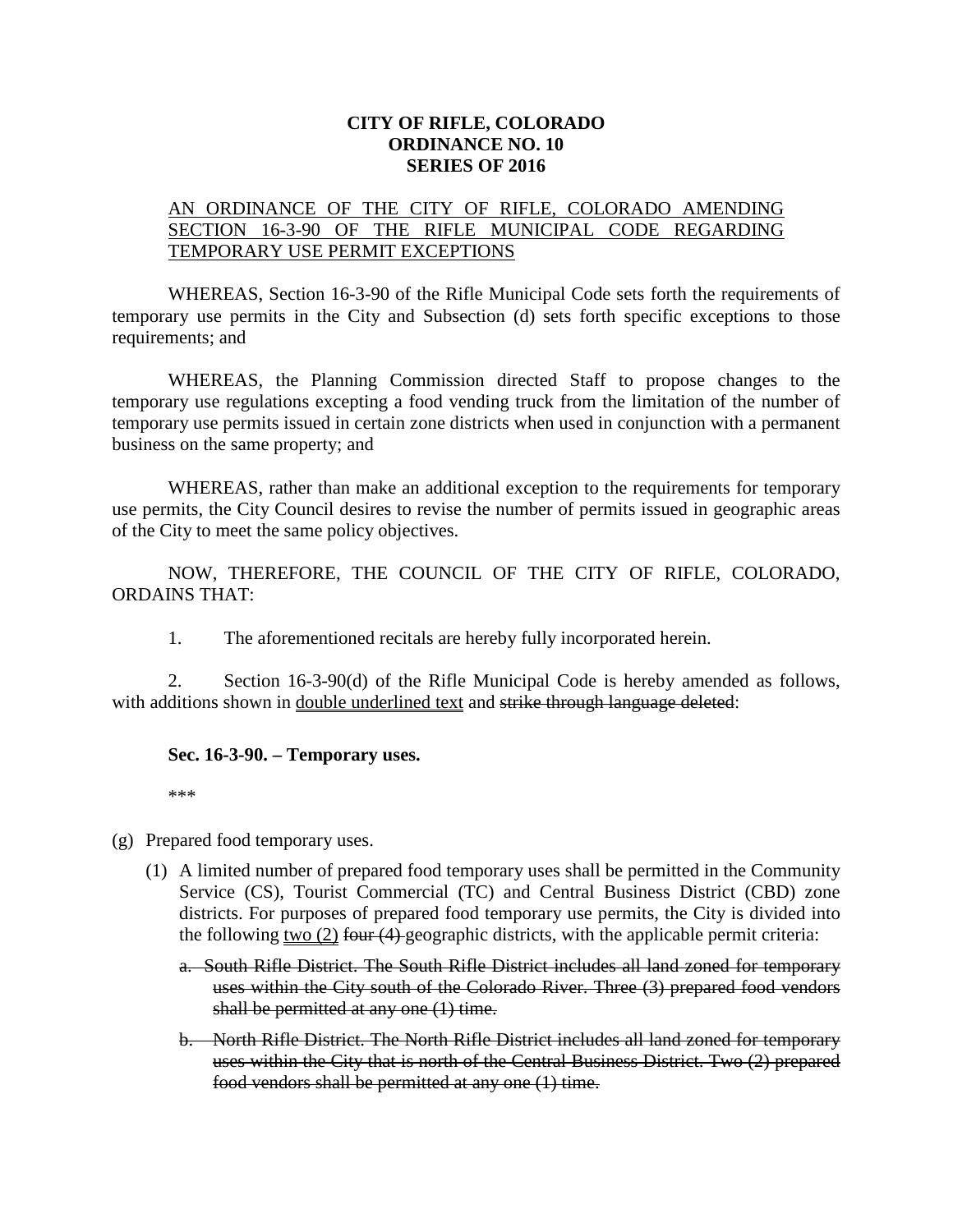- c. West Rifle District. The West Rifle District includes all land zoned for temporary uses within the City that is west of the Central Business District, north of the Colorado River and south of  $3<sup>rd</sup>$  Street. One (1) prepared food vendor shall be permitted at any one (1) time.
- d. Central business District. Three (3) prepared food vendors shall be permitted in the Central Business District at any one (1) time on private property or at the City Hall/Library Civic Plaza.
- a. General Commercial District. Six (6) prepared food vendors shall be permitted in areas of the City zoned Tourist Commercial (TC) and Community Service (CS).
- b. Central Business District. Three (3) prepared food vendors shall be permitted in the Central Business District at any one (1) time on private property or on public plazas.
- (2) The following restrictions apply to prepared food temporary use permits in each district:
	- a. South Rifle District, North Rifle District, West RifleGeneral Commercial District. Applicants that meet all of the temporary use permit criteria shall receive permits on a first-come, first-serve basis until the limit on the number of permits in the requested district is reached. Each permit shall be valid for one (1) year. If an applicant holding a valid temporary use permit wishes to renew the permit, the applicant may submit a new application before the one-year time limit expires and receive first review and approval priority regardless of other submitted applications for that district. If the applicant allows the permit to expire before submitting a new application, that permit shall be open to new applicants on a first-come, first-served basis.
	- b. Central Business District.
		- 1. Prepared food temporary use applications are due to the Planning Department by March 1 of each year. By April 1, a maximum of three (3) Central Business District permits will be issued to vendors that meet all application criteria for the following year (April 1 through March 31). If more than three (3) valid applications are submitted by March 1, the Planning Director or his or her designee will choose three (3) vendors that receive the highest scores based on application criteria established by the Planning Director by January 1 of each year and set forth in the Mobile Vending Application. If fewer than three vendors apply before March 1, qualified vendors shall be accepted throughout the year until the maximum number permitted is reached. Each permit shall be valid from April 1 to March 31 of a given year, regardless of when issued.
		- 2. Prepared food vendors shall not be permitted on streets, parking spaces, or sidewalks. public rights-of-way.
		- 3. The maximum cart size for prepared food vending carts in the Central Business District shall be eight (8) feet long by six (6) feet wide by eight (8) feet tall. Vehicle-based vendors shall not be permitted. Vending carts and equipment must be removed when not in operation.